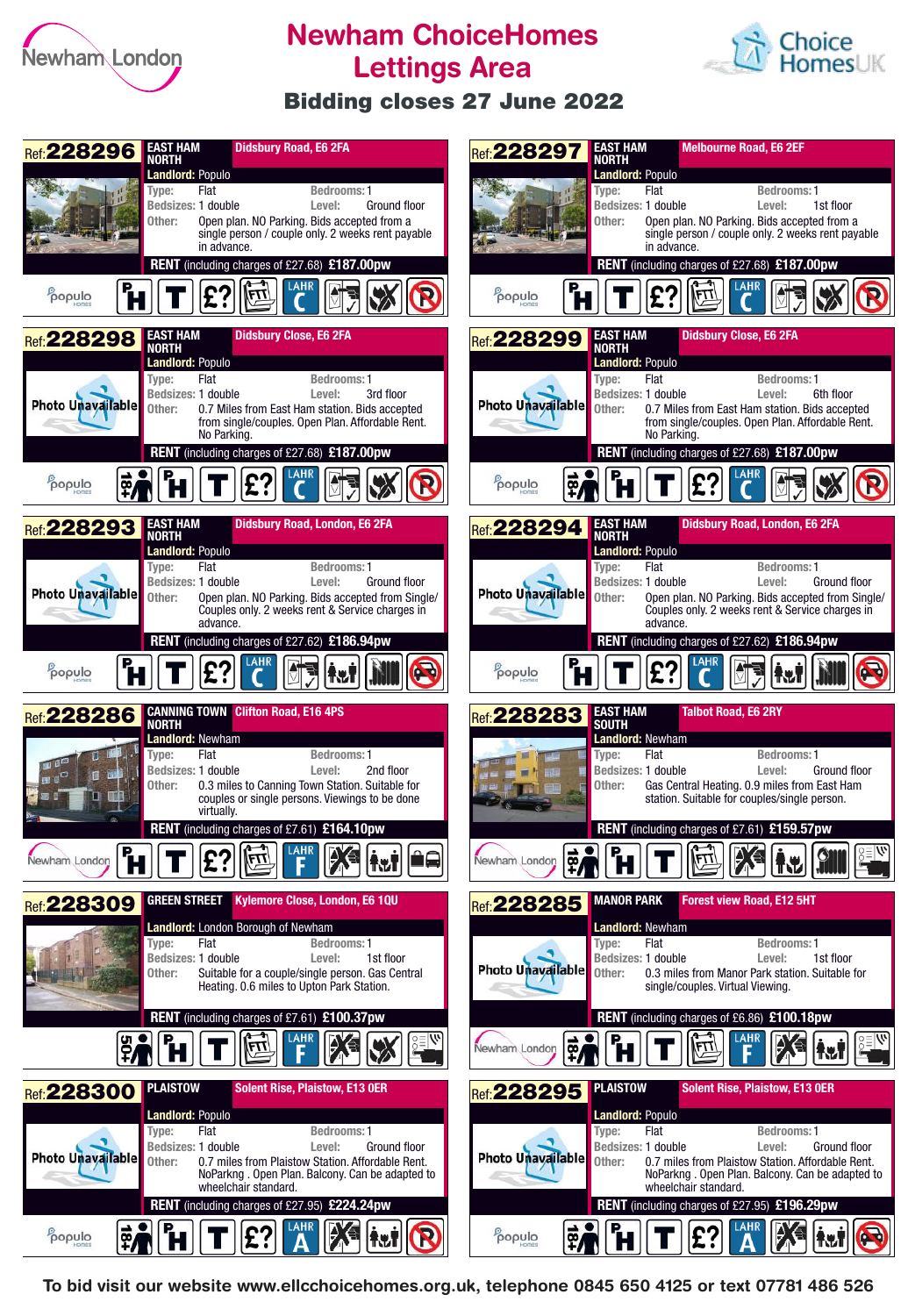



| <b>STRATFORD</b><br><b>Bisson Road, E15 2RE</b><br>Ref: 228302                                                                              | <b>NORTH</b><br>Saville House, LONDON, E16 2NA<br><b>Ref: 228290</b><br><b>WOOLWICH</b>                                                                              |
|---------------------------------------------------------------------------------------------------------------------------------------------|----------------------------------------------------------------------------------------------------------------------------------------------------------------------|
| <b>Landlord: Newham</b><br>Flat<br><b>Bedrooms: 1</b><br>Type:<br>Ground floor<br>Level:                                                    | <b>Landlord: Newham</b><br>Flat<br>Bedrooms: 2<br>Type:<br>Bedsizes: 2 doubles<br>7th floor<br>Level:                                                                |
| Bedsizes: 1 double                                                                                                                          | <b>Photo Unavailable</b>                                                                                                                                             |
| <b>Photo Unavailable</b>                                                                                                                    | Gas central heating. 0.2 miles to King George V                                                                                                                      |
| Gas central heating. 0.8 miles to Stratford Station.                                                                                        | Other:                                                                                                                                                               |
| Other:                                                                                                                                      | Station. Suitable for households with up to 2                                                                                                                        |
| Suitable for couple/single person.                                                                                                          | children. Viewings to be done virtually.                                                                                                                             |
| RENT (including charges of £6.04) £100.56pw                                                                                                 | RENT (including charges of £12.88) £112.17pw                                                                                                                         |
| Newham London                                                                                                                               | Newham London                                                                                                                                                        |
| <b>CUSTOM HOUSE</b> Hartington Road, E16 3NP<br>Ref: 228279                                                                                 | <b>GREEN STREET</b><br><b>Boleyn Road, E6 1QA</b><br><b>Ref: 228303</b>                                                                                              |
| <b>Landlord: Newham</b>                                                                                                                     | Landlord: Newham                                                                                                                                                     |
| Flat                                                                                                                                        | Flat                                                                                                                                                                 |
| Bedrooms: 2                                                                                                                                 | Bedrooms: 2                                                                                                                                                          |
| Type:                                                                                                                                       | Type:                                                                                                                                                                |
| 1st floor                                                                                                                                   | 5th floor                                                                                                                                                            |
| Bedsizes: 2 doubles                                                                                                                         | Bedsizes: 2 doubles                                                                                                                                                  |
| Level:                                                                                                                                      | Level:                                                                                                                                                               |
| Gas central heating. 0.3 miles to Custom House                                                                                              | 0.5 Miles to Upton Park Station. Suitable for                                                                                                                        |
| Other:                                                                                                                                      | Other:                                                                                                                                                               |
| DLR station. Suitable for households with up to 2                                                                                           | households with up to 2 children. VIRTUAL VIEWING                                                                                                                    |
| children. Viewings to be done virtually.                                                                                                    | ONLY.                                                                                                                                                                |
| RENT (including charges of £9.01) £112.84pw                                                                                                 | RENT (including charges of £6.59) £106.45pw                                                                                                                          |
| Newham London                                                                                                                               | 휘<br>Newham London                                                                                                                                                   |
| <b>MANOR PARK</b>                                                                                                                           | <b>PLAISTOW</b>                                                                                                                                                      |
| <b>Alfred Prior House, E12 5NA</b>                                                                                                          | <b>Grange Road, Plaistow, E13 OEQ</b>                                                                                                                                |
| Ref: 228291                                                                                                                                 | Ref: 228174                                                                                                                                                          |
| <b>Landlord: Newham</b>                                                                                                                     | <b>Landlord: Populo</b>                                                                                                                                              |
| Flat                                                                                                                                        | Flat                                                                                                                                                                 |
| <b>Bedrooms: 2</b>                                                                                                                          | Bedrooms: 2                                                                                                                                                          |
| Type:                                                                                                                                       | Type:                                                                                                                                                                |
| 8th floor                                                                                                                                   | Ground floor                                                                                                                                                         |
| Bedsizes: 2 doubles                                                                                                                         | Bedsizes: 1 double - 1 single                                                                                                                                        |
| Level:                                                                                                                                      | Level:                                                                                                                                                               |
| <b>Photo Unavailable</b>                                                                                                                    | <b>Photo Unavailable</b>                                                                                                                                             |
| Other:                                                                                                                                      | Other:                                                                                                                                                               |
| 0.5 miles to Ilford Station. Suitable for households                                                                                        | 0.7 miles to Plaistow Station. Bids from households                                                                                                                  |
| with up to 1 child. Viewings to be done virtually.                                                                                          | with a max 1 child. Affordable Rent. No Parking.                                                                                                                     |
| RENT (including charges of £31.03) £130.89pw                                                                                                | Open Plan.<br>RENT (including charges of £27.95) £206.18pw                                                                                                           |
| Newham London                                                                                                                               | Populo<br>Ή<br>œ,                                                                                                                                                    |
| <b>PLAISTOW</b>                                                                                                                             | <b>PLAISTOW</b>                                                                                                                                                      |
| Grange Road, Plaistow, E13 0EQ                                                                                                              | <b>Grange Road, Plaistow, E13 0EQ</b>                                                                                                                                |
| Ref: 228175                                                                                                                                 | Ref: 228176                                                                                                                                                          |
| <b>Landlord: Populo</b>                                                                                                                     | Landlord: Populo                                                                                                                                                     |
| Flat                                                                                                                                        | Flat                                                                                                                                                                 |
| <b>Bedrooms: 2</b>                                                                                                                          | Bedrooms: 2                                                                                                                                                          |
| Type:                                                                                                                                       | Type:                                                                                                                                                                |
| 1st floor                                                                                                                                   | 2nd floor                                                                                                                                                            |
| Bedsizes: 1 double - 1 single                                                                                                               | Bedsizes: 1 double - 1 single                                                                                                                                        |
| Level:                                                                                                                                      | Level:                                                                                                                                                               |
| Photo Unavailable                                                                                                                           | <b>Photo Unavailable</b>                                                                                                                                             |
| 0.7 miles to Plaistow Station. Bids from households                                                                                         | 0.7 miles to Plaistow Station. Bids from households                                                                                                                  |
| Other:                                                                                                                                      | Other:                                                                                                                                                               |
| with a max 1 child. Affordable Rent. No Parking.                                                                                            | with a max 1 child. Affordable Rent. No Parking.                                                                                                                     |
| Open Plan.                                                                                                                                  | Open Plan.                                                                                                                                                           |
| RENT (including charges of £27.95) £206.18pw                                                                                                | RENT (including charges of £27.95) £206.18pw                                                                                                                         |
| populo<br>Ή<br>$ \mathbf{\mathsf{E}}? $<br>$\frac{1}{2}$                                                                                    | populo<br>$ \mathbf{\Sigma}$ ?<br>I'H I<br>$\bullet$<br><b>om®</b><br>$  \mathbf{u}  $                                                                               |
| <b>PLAISTOW</b>                                                                                                                             | <b>PLAISTOW</b>                                                                                                                                                      |
| <b>Grange Road, Plaistow, E13 0EQ</b>                                                                                                       | <b>Grange Road, Plaistow, E13 OEY</b>                                                                                                                                |
| Ref: 228177                                                                                                                                 | <b>Ref: 228178</b>                                                                                                                                                   |
| <b>Landlord: Populo</b>                                                                                                                     | <b>Landlord: Populo</b>                                                                                                                                              |
| Flat                                                                                                                                        | Flat                                                                                                                                                                 |
| <b>Bedrooms: 2</b>                                                                                                                          | Bedrooms: 2                                                                                                                                                          |
| Type:                                                                                                                                       | Type:                                                                                                                                                                |
| Bedsizes: 1 double - 1 single                                                                                                               | Bedsizes: 1 double - 1 single                                                                                                                                        |
| Level:                                                                                                                                      | Ground floor                                                                                                                                                         |
| 3rd floor                                                                                                                                   | Level:                                                                                                                                                               |
| <b>Photo Unavailable</b>                                                                                                                    | <b>Photo Unavailable</b>                                                                                                                                             |
| Other:                                                                                                                                      | Other:                                                                                                                                                               |
| 0.7 miles to Plaistow Station. Bids from households                                                                                         | 0.7 miles to Plaistow Station. Bids from households                                                                                                                  |
| with a max 1 child. Affordable Rent. No Parking.                                                                                            | with a max 1 child. Affordable Rent. No Parking.                                                                                                                     |
| Open Plan.                                                                                                                                  | Open Plan.                                                                                                                                                           |
| RENT (including charges of £27.95) £206.18pw                                                                                                | RENT (including charges of £27.95) £234.13pw                                                                                                                         |
| 豌<br>$\blacktriangleright$<br>populo<br> TYZ                                                                                                | 휴<br>Populo                                                                                                                                                          |
| <b>PLAISTOW</b>                                                                                                                             | <b>PLAISTOW</b>                                                                                                                                                      |
| <b>Grange Road, Plaistow, E13 OEY</b>                                                                                                       | <b>Grange Road, Plaistow, E13 OEY</b>                                                                                                                                |
| <b>Ref: 228180</b>                                                                                                                          | <b>Ref:228181</b>                                                                                                                                                    |
| <b>Landlord: Populo</b>                                                                                                                     | <b>Landlord: Populo</b>                                                                                                                                              |
| Flat                                                                                                                                        | Flat                                                                                                                                                                 |
| <b>Bedrooms: 2</b>                                                                                                                          | Bedrooms: 2                                                                                                                                                          |
| Type:                                                                                                                                       | Type:                                                                                                                                                                |
| Bedsizes: 1 double - 1 single                                                                                                               | Bedsizes: 1 double - 1 single                                                                                                                                        |
| Level:                                                                                                                                      | Level:                                                                                                                                                               |
| 2nd floor                                                                                                                                   | 3rd floor                                                                                                                                                            |
| <b>Photo Unavailable</b>                                                                                                                    | Photo Unavailable                                                                                                                                                    |
| 0.7 miles to Plaistow Station. Bids from households                                                                                         | 0.7 miles to Plaistow Station. Bids from households                                                                                                                  |
| Other:                                                                                                                                      | Other:                                                                                                                                                               |
| with a max 1 child. Affordable Rent. No Parking.                                                                                            | with a max 1 child. Affordable Rent. No Parking.                                                                                                                     |
| Open Plan.                                                                                                                                  | Open Plan.                                                                                                                                                           |
| RENT (including charges of £27.95) £234.13pw                                                                                                | RENT (including charges of £27.95) £234.13pw                                                                                                                         |
| $\frac{1}{2}$ $\frac{1}{2}$ $\frac{1}{2}$ $\frac{1}{2}$ $\frac{1}{2}$ $\frac{1}{2}$ $\frac{1}{2}$ $\frac{1}{2}$ $\frac{1}{2}$ $\frac{1}{2}$ | $\left \frac{1}{\mathbf{F}}\right  \mathbf{H} \left  \mathbf{T} \right  \mathbf{E}$ $\left \frac{1}{\mathbf{A}}\right  \left \frac{1}{\mathbf{B}}\right  \mathbf{H}$ |
| populo                                                                                                                                      | Populo                                                                                                                                                               |

**To bid visit our website www.ellcchoicehomes.org.uk, telephone 0845 650 4125 or text 07781 486 526**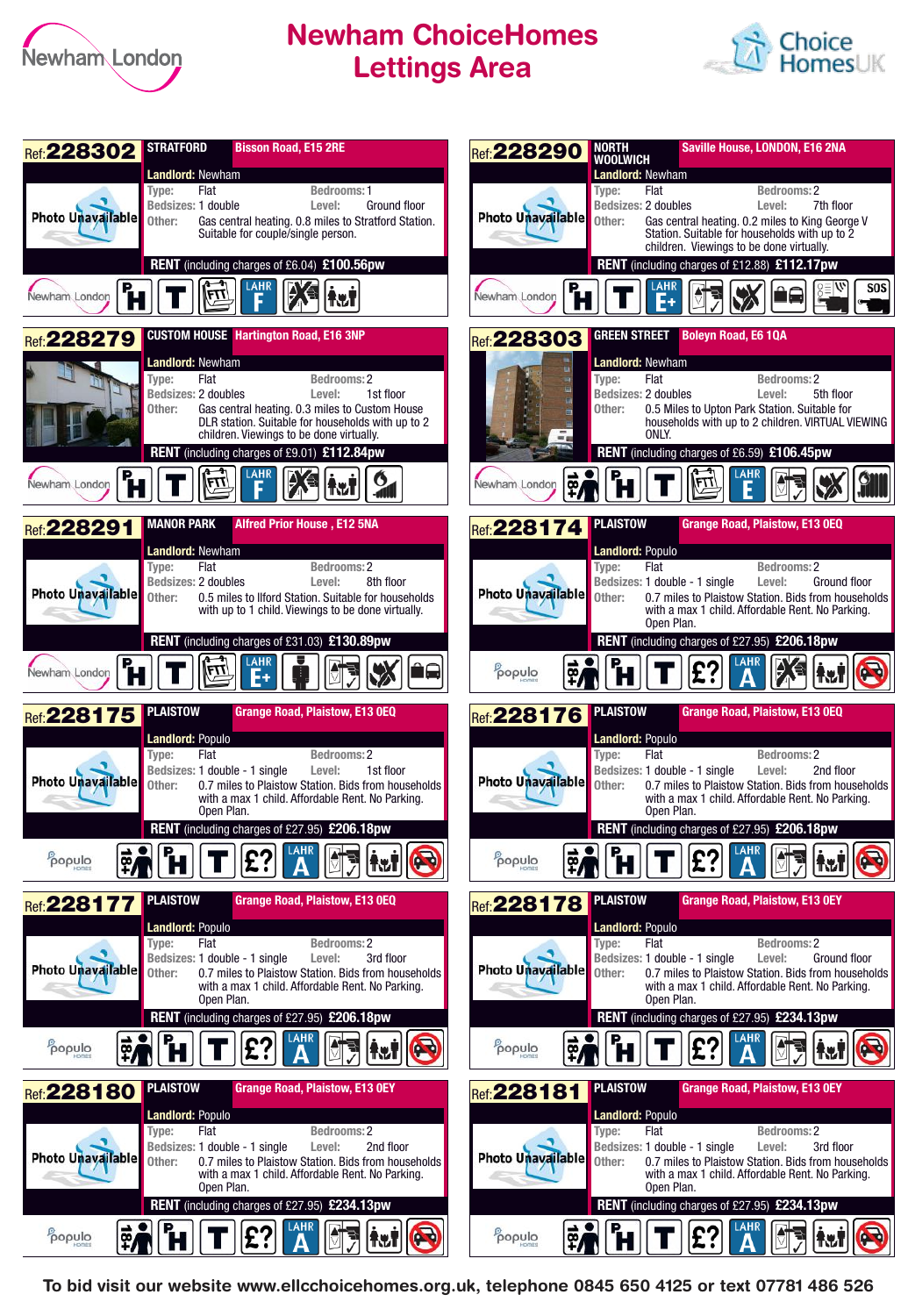



| <b>PLAISTOW</b>                                                                                                                                                                                                                                               | <b>PLAISTOW</b>                                                                                                                                                                                                                                                                                      |
|---------------------------------------------------------------------------------------------------------------------------------------------------------------------------------------------------------------------------------------------------------------|------------------------------------------------------------------------------------------------------------------------------------------------------------------------------------------------------------------------------------------------------------------------------------------------------|
| <b>Grange Road, Plaistow, E13 OEY</b>                                                                                                                                                                                                                         | Nebula Court, Umbriel Place, E13 0BW                                                                                                                                                                                                                                                                 |
| Ref: 228182                                                                                                                                                                                                                                                   | Ref: 228307                                                                                                                                                                                                                                                                                          |
| Landlord: Populo                                                                                                                                                                                                                                              | Landlord: ONE HOUSING GROUP                                                                                                                                                                                                                                                                          |
| Flat                                                                                                                                                                                                                                                          | Flat                                                                                                                                                                                                                                                                                                 |
| <b>Bedrooms: 2</b>                                                                                                                                                                                                                                            | Bedrooms: 2                                                                                                                                                                                                                                                                                          |
| Type:                                                                                                                                                                                                                                                         | Type:                                                                                                                                                                                                                                                                                                |
| 4th floor                                                                                                                                                                                                                                                     | 2nd floor                                                                                                                                                                                                                                                                                            |
| Bedsizes: 1 double - 1 single                                                                                                                                                                                                                                 | Bedsizes: 2 doubles                                                                                                                                                                                                                                                                                  |
| Level:                                                                                                                                                                                                                                                        | Level:                                                                                                                                                                                                                                                                                               |
| Photo Unavailable                                                                                                                                                                                                                                             | <b>Photo Unavailable</b>                                                                                                                                                                                                                                                                             |
| Other:                                                                                                                                                                                                                                                        | Other:                                                                                                                                                                                                                                                                                               |
| 0.7 miles to Plaistow Station. Bids from households                                                                                                                                                                                                           | Electric heating. 0.3 miles to Plaistow station. Bids                                                                                                                                                                                                                                                |
| with a max 1 child. Affordable Rent. No Parking.                                                                                                                                                                                                              | accepted by households with up to 2 children.1                                                                                                                                                                                                                                                       |
| Open Plan.                                                                                                                                                                                                                                                    | week rent in advance.                                                                                                                                                                                                                                                                                |
| RENT (including charges of £27.95) £234.13pw<br>$\vec{p}$<br>Populo                                                                                                                                                                                           | RENT (including charges of £19.93) £157.42pw<br>DG<br>group                                                                                                                                                                                                                                          |
| <b>STRATFORD</b>                                                                                                                                                                                                                                              | <b>STRATFORD</b>                                                                                                                                                                                                                                                                                     |
| <b>Romford Road, E15 4LD</b>                                                                                                                                                                                                                                  | Paul Street, E15 4QA                                                                                                                                                                                                                                                                                 |
| Ref: 228306                                                                                                                                                                                                                                                   | Ref: 228288                                                                                                                                                                                                                                                                                          |
| Landlord: ONE HOUSING GROUP                                                                                                                                                                                                                                   | <b>Landlord: Newham</b>                                                                                                                                                                                                                                                                              |
| Flat                                                                                                                                                                                                                                                          | Flat                                                                                                                                                                                                                                                                                                 |
| <b>Bedrooms: 2</b>                                                                                                                                                                                                                                            | <b>Bedrooms: 2</b>                                                                                                                                                                                                                                                                                   |
| Type:                                                                                                                                                                                                                                                         | Type:                                                                                                                                                                                                                                                                                                |
| 2nd floor                                                                                                                                                                                                                                                     | 5th floor                                                                                                                                                                                                                                                                                            |
| Bedsizes: 1 double - 1 single                                                                                                                                                                                                                                 | Bedsizes: 2 doubles                                                                                                                                                                                                                                                                                  |
| Level:                                                                                                                                                                                                                                                        | Level:                                                                                                                                                                                                                                                                                               |
| Photo Unavailable                                                                                                                                                                                                                                             | <b>Photo Unavailable</b>                                                                                                                                                                                                                                                                             |
| Other:                                                                                                                                                                                                                                                        | Other:                                                                                                                                                                                                                                                                                               |
| Gas central heating. 0.3 miles to Maryland station.                                                                                                                                                                                                           | 0.6 miles from Stratford Station. Suitable for                                                                                                                                                                                                                                                       |
| Bids will be accepted only from households with up                                                                                                                                                                                                            | households with up to 2 children. Viewings to be                                                                                                                                                                                                                                                     |
| to 1 child.                                                                                                                                                                                                                                                   | done virtually.                                                                                                                                                                                                                                                                                      |
| RENT (including charges of £20.22) £157.71pw<br>휘<br><b>HA</b>                                                                                                                                                                                                | RENT (including charges of £7.69) £106.37pw<br>Newham London                                                                                                                                                                                                                                         |
| <b>STRATFORD</b>                                                                                                                                                                                                                                              | <b>BECKTON</b>                                                                                                                                                                                                                                                                                       |
| <b>Stephens Road, LONDON, E15 3JJ</b>                                                                                                                                                                                                                         | <b>Campion Close, E6 5PF</b>                                                                                                                                                                                                                                                                         |
| Ref: 228289                                                                                                                                                                                                                                                   | Ref: 228278                                                                                                                                                                                                                                                                                          |
| <b>Landlord: Newham</b>                                                                                                                                                                                                                                       | Landlord: Newham                                                                                                                                                                                                                                                                                     |
| Flat                                                                                                                                                                                                                                                          | House                                                                                                                                                                                                                                                                                                |
| <b>Bedrooms: 2</b>                                                                                                                                                                                                                                            | Bedrooms: 3                                                                                                                                                                                                                                                                                          |
| Type:                                                                                                                                                                                                                                                         | Type:                                                                                                                                                                                                                                                                                                |
| 9th floor                                                                                                                                                                                                                                                     | Bedsizes: 2 doubles - 1 single                                                                                                                                                                                                                                                                       |
| Bedsizes: 1 double - 1 single                                                                                                                                                                                                                                 | Level:                                                                                                                                                                                                                                                                                               |
| Level:                                                                                                                                                                                                                                                        | Ground floor                                                                                                                                                                                                                                                                                         |
| 0.4 miles from Abbey Road Station. Property                                                                                                                                                                                                                   | <b>Photo Unavailable</b>                                                                                                                                                                                                                                                                             |
| Other:                                                                                                                                                                                                                                                        | 0.4 miles from Beckton Station. Suitable for                                                                                                                                                                                                                                                         |
| suitable for households with up to 1 child. Viewings                                                                                                                                                                                                          | Other:                                                                                                                                                                                                                                                                                               |
| to be done virtually.                                                                                                                                                                                                                                         | households with up to 3 children. Virtual Viewing.                                                                                                                                                                                                                                                   |
| RENT (including charges of £7.38) £106.06pw<br>Newham London                                                                                                                                                                                                  | RENT (no other charges) £130.80pw<br>$\frac{1}{2}$<br>Newham London                                                                                                                                                                                                                                  |
| <b>EAST HAM</b><br><b>Langdon Crescent, E6 2PW</b><br><b>Ref: 228281</b><br><b>SOUTH</b><br><b>Landlord: Newham</b>                                                                                                                                           | <b>MANOR PARK</b><br><b>Milton Avenue, E6 1BL</b><br>Ref: 228304<br><b>Landlord: Newham</b>                                                                                                                                                                                                          |
| Bedrooms: 3<br>House<br>Type:<br>Bedsizes: 2 doubles - 1 single<br>Level:<br>Ground floor<br>1.1 Miles to East Ham Station. Suitable for<br>Other:<br>households with 3 children. Viewings to be done<br>virtually.                                           | Bedrooms: 3<br>House<br>Type:<br>Bedsizes: 2 doubles - 1 single<br>Level:<br>Ground floor<br><b>Photo Unavailable</b><br>0.3 miles from eat Ham station. Suitable for<br>Other:<br>households with up to 3 children. Virtual Viewing<br>Only.                                                        |
| RENT (including charges of £8.14) £140.72pw<br>E - E - FOR THE SAIN PART<br>$\overline{ }$<br>Newham London                                                                                                                                                   | RENT (no other charges) £124.50pw<br>$  X^{\epsilon}  _{\mathcal{X}}  _{\mathcal{X}}$<br>H  T<br>圙<br>Newham London<br>∣ะ⁄<br>G                                                                                                                                                                      |
| <b>PLAISTOW</b>                                                                                                                                                                                                                                               | <b>PLAISTOW</b>                                                                                                                                                                                                                                                                                      |
| orion house, Balaam Street, E13 8AF                                                                                                                                                                                                                           | <b>Grange Road, Plaistow, E13 0EQ</b>                                                                                                                                                                                                                                                                |
| Ref: 228301                                                                                                                                                                                                                                                   | Ref: 228185                                                                                                                                                                                                                                                                                          |
| <b>Landlord: Dominion Housing Group Limited</b>                                                                                                                                                                                                               | <b>Landlord: Populo</b>                                                                                                                                                                                                                                                                              |
| Flat                                                                                                                                                                                                                                                          | Flat                                                                                                                                                                                                                                                                                                 |
| Bedrooms: 3                                                                                                                                                                                                                                                   | Bedrooms: 3                                                                                                                                                                                                                                                                                          |
| Type:                                                                                                                                                                                                                                                         | Type:                                                                                                                                                                                                                                                                                                |
| Bedsizes: 2 doubles - 1 single                                                                                                                                                                                                                                | Bedsizes: 2 doubles - 1 single                                                                                                                                                                                                                                                                       |
| Ground floor                                                                                                                                                                                                                                                  | Level:                                                                                                                                                                                                                                                                                               |
| Level:                                                                                                                                                                                                                                                        | Ground floor                                                                                                                                                                                                                                                                                         |
| <b>Photo Unavailable</b>                                                                                                                                                                                                                                      | <b>Photo Unavailable</b>                                                                                                                                                                                                                                                                             |
| Other:                                                                                                                                                                                                                                                        | 0.7 miles to Plaistow Station. Bids from households                                                                                                                                                                                                                                                  |
| 0.5 miles from Plaistow Station. Bids only accepted                                                                                                                                                                                                           | Other:                                                                                                                                                                                                                                                                                               |
| from households with up to 3 children. 1 month's                                                                                                                                                                                                              | with a max 1 child. Affordable Rent. No Parking.                                                                                                                                                                                                                                                     |
| rent to be paid in advance.                                                                                                                                                                                                                                   | Open Plan.                                                                                                                                                                                                                                                                                           |
| RENT (including charges of £14.25) £144.19pw<br>Dominion<br><b>HA</b><br>h Vi                                                                                                                                                                                 | RENT (including charges of £27.95) £216.08pw<br>$\bullet$<br>populo<br>'≌ٍ<br>i Vi                                                                                                                                                                                                                   |
| <b>PLAISTOW</b>                                                                                                                                                                                                                                               | <b>PLAISTOW</b>                                                                                                                                                                                                                                                                                      |
| <b>Grange Road, Plaistow, E13 0EQ</b>                                                                                                                                                                                                                         | <b>Grange Road, Plaistow, E13 0EQ</b>                                                                                                                                                                                                                                                                |
| Ref: 228186                                                                                                                                                                                                                                                   | Ref: 228187                                                                                                                                                                                                                                                                                          |
| <b>Landlord: Populo</b>                                                                                                                                                                                                                                       | <b>Landlord: Populo</b>                                                                                                                                                                                                                                                                              |
| Flat<br><b>Bedrooms: 3</b><br>Type:                                                                                                                                                                                                                           |                                                                                                                                                                                                                                                                                                      |
| Bedsizes: 2 doubles - 1 single<br>1st floor<br>Level:<br>Photo Unavailable<br>Other:<br>0.7 miles to Plaistow Station. Bids from households<br>with a max 1 child. Affordable Rent. No Parking.<br>Open Plan.<br>RENT (including charges of £27.95) £216.08pw | Flat<br>Bedrooms: 3<br>Type:<br>Bedsizes: 2 doubles - 1 single<br>Level:<br>2nd floor<br><b>Photo Unavailable</b><br>0.7 miles to Plaistow Station. Bids from households<br>Other:<br>with a max 1 child. Affordable Rent. No Parking.<br>Open Plan.<br>RENT (including charges of £27.95) £216.08pw |

**To bid visit our website www.ellcchoicehomes.org.uk, telephone 0845 650 4125 or text 07781 486 526**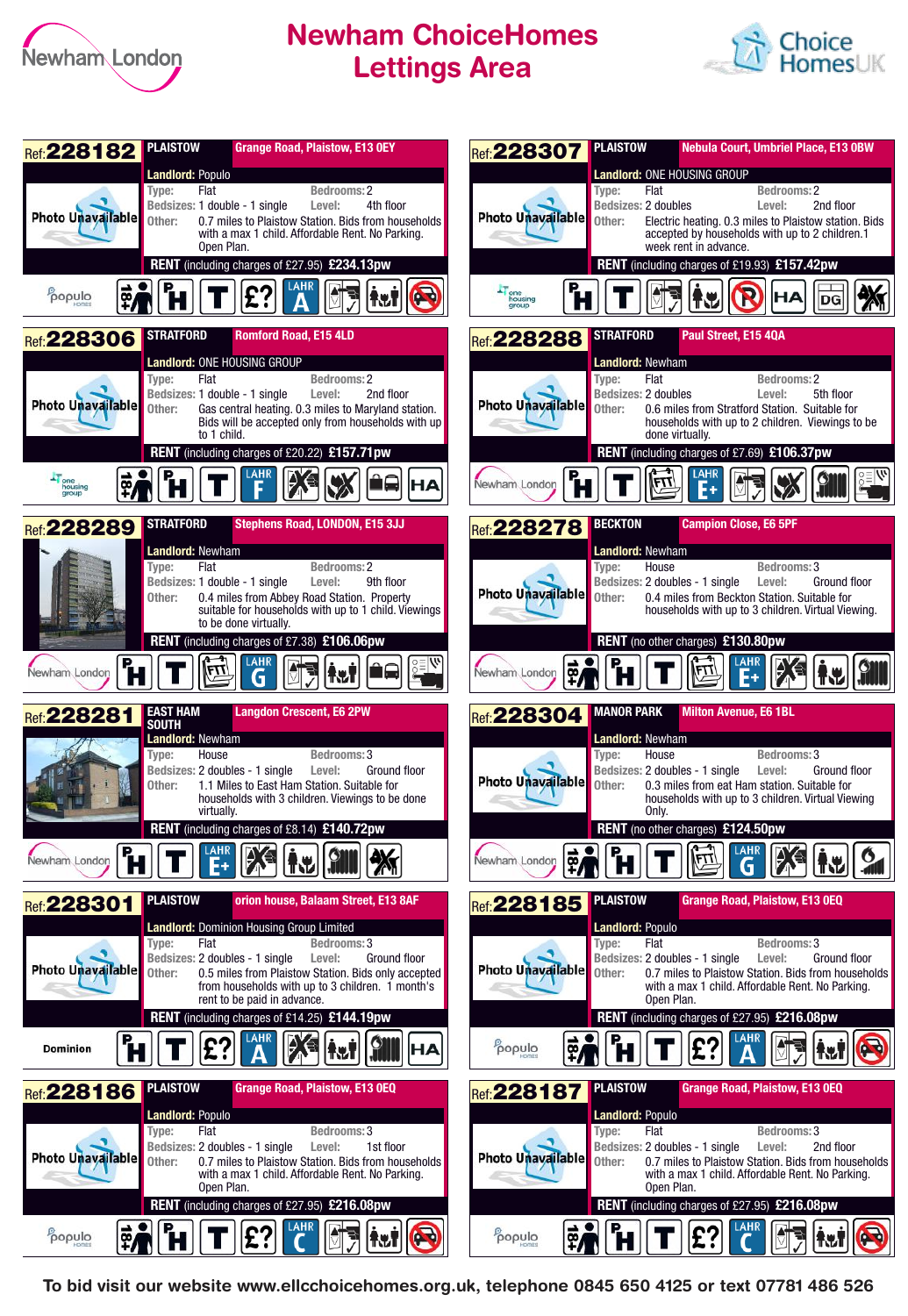



| <b>Ref: 228188 PLAISTOW</b> |                                          | Grange Road, Plaistow, E13 0EQ                                                                                                                                                                                                                                                                                                                                     |              | <b>Ref: 228208</b>       | <b>PLAISTOW</b>                       |
|-----------------------------|------------------------------------------|--------------------------------------------------------------------------------------------------------------------------------------------------------------------------------------------------------------------------------------------------------------------------------------------------------------------------------------------------------------------|--------------|--------------------------|---------------------------------------|
|                             | <b>Landlord: Populo</b>                  |                                                                                                                                                                                                                                                                                                                                                                    |              |                          | <b>Landlord: Pop</b>                  |
|                             | Type:<br>Flat                            | Bedrooms: 3                                                                                                                                                                                                                                                                                                                                                        |              |                          | Type:<br>Flat                         |
| <b>Photo Unavailable</b>    | Bedsizes: 2 doubles - 1 single<br>Other: | Level:<br>0.7 miles to Plaistow Station. Bids from households                                                                                                                                                                                                                                                                                                      | 3rd floor    | Photo Unavailable        | Bedsizes: 2 do<br>Other:<br>0.7       |
|                             |                                          | with a max 1 child. Affordable Rent. No Parking.                                                                                                                                                                                                                                                                                                                   |              |                          | with                                  |
|                             |                                          | Open Plan.                                                                                                                                                                                                                                                                                                                                                         |              |                          | <b>Ope</b>                            |
|                             |                                          | RENT (including charges of £27.95) £216.08pw                                                                                                                                                                                                                                                                                                                       |              |                          | <b>RENT</b> (includi                  |
| populo                      |                                          |                                                                                                                                                                                                                                                                                                                                                                    |              | populo                   |                                       |
| Ref: 228209                 | <b>PLAISTOW</b>                          | <b>Grange Road, Plaistow, E13 OEY</b>                                                                                                                                                                                                                                                                                                                              |              | Ref: 228211              | <b>PLAISTOW</b>                       |
|                             | <b>Landlord: Populo</b>                  |                                                                                                                                                                                                                                                                                                                                                                    |              |                          | Landlord: Pop                         |
|                             | Flat<br>Type:                            | <b>Bedrooms: 3</b>                                                                                                                                                                                                                                                                                                                                                 |              |                          | Flat<br>Type:<br>Bedsizes: 2 do       |
| <b>Photo Unavailable</b>    | Bedsizes: 2 doubles - 1 single<br>Other: | Level:<br>0.7 miles to Plaistow Station. Bids from households                                                                                                                                                                                                                                                                                                      | 2nd floor    | <b>Photo Unavailable</b> | Other:<br>0.7                         |
|                             |                                          | with a max 3 children. Affordable Rent. No Parking.                                                                                                                                                                                                                                                                                                                |              |                          | hou:                                  |
|                             |                                          | Open Plan.<br>RENT (including charges of £27.95) £216.08pw                                                                                                                                                                                                                                                                                                         |              |                          | Affo<br><b>RENT</b> (includi          |
|                             |                                          |                                                                                                                                                                                                                                                                                                                                                                    |              |                          |                                       |
| populo                      |                                          |                                                                                                                                                                                                                                                                                                                                                                    |              | populo                   |                                       |
| Ref: 228212                 | <b>PLAISTOW</b>                          | <b>Grange Road, Plaistow, E13 OEY</b>                                                                                                                                                                                                                                                                                                                              |              | Ref: 228213              | <b>PLAISTOW</b>                       |
|                             | <b>Landlord: Populo</b>                  |                                                                                                                                                                                                                                                                                                                                                                    |              |                          | Landlord: Pop                         |
|                             | Type:<br>Flat                            | <b>Bedrooms: 3</b>                                                                                                                                                                                                                                                                                                                                                 |              |                          | Type:<br>Flat                         |
|                             | Bedsizes: 2 doubles - 1 single           | Level:                                                                                                                                                                                                                                                                                                                                                             | 4th floor    |                          | Bedsizes: 2 do                        |
| <b>Photo Unavailable</b>    | Other:                                   | 0.7 miles to Plaistow Station. Bids accepted from<br>households with no more than 3 children.                                                                                                                                                                                                                                                                      |              | <b>Photo Unavailable</b> | Other:<br>0.7<br>hou:                 |
|                             |                                          | Affordable Rent. No Parking. Open Plan. Balcony.                                                                                                                                                                                                                                                                                                                   |              |                          | Affo                                  |
|                             |                                          | RENT (including charges of £27.95) £216.08pw                                                                                                                                                                                                                                                                                                                       |              |                          | <b>RENT</b> (includi                  |
| populo                      |                                          |                                                                                                                                                                                                                                                                                                                                                                    |              | populo                   |                                       |
| Ref: 228214                 | <b>PLAISTOW</b>                          | <b>Grange Road, Plaistow, E13 OEY</b>                                                                                                                                                                                                                                                                                                                              |              | Ref: 228305              | <b>STRATFORD</b>                      |
|                             |                                          |                                                                                                                                                                                                                                                                                                                                                                    |              |                          |                                       |
|                             | <b>Landlord: Populo</b><br>Flat<br>Type: | Bedrooms: 3                                                                                                                                                                                                                                                                                                                                                        |              |                          | <b>Landlord: New</b><br>Mai:<br>Type: |
|                             | Bedsizes: 2 doubles - 1 single           | Level:                                                                                                                                                                                                                                                                                                                                                             | Ground floor |                          | Bedsizes: 2 do                        |
| <b>Photo Unavailable</b>    | Other:                                   | 0.7 miles to Plaistow Station. Bids accepted from<br>households with no more than 3 children.                                                                                                                                                                                                                                                                      |              |                          | Other:<br>0.4<br>hou:                 |
|                             |                                          | Affordable Rent. No Parking. Open Plan. Balcony.                                                                                                                                                                                                                                                                                                                   |              |                          | don                                   |
|                             |                                          | RENT (including charges of £27.95) £216.08pw                                                                                                                                                                                                                                                                                                                       |              |                          | <b>RENT</b> (includi                  |
| Populo                      |                                          | <b>LAHR</b><br>$\begin{picture}(130,10) \put(0,0){\line(1,0){10}} \put(15,0){\line(1,0){10}} \put(15,0){\line(1,0){10}} \put(15,0){\line(1,0){10}} \put(15,0){\line(1,0){10}} \put(15,0){\line(1,0){10}} \put(15,0){\line(1,0){10}} \put(15,0){\line(1,0){10}} \put(15,0){\line(1,0){10}} \put(15,0){\line(1,0){10}} \put(15,0){\line(1,0){10}} \put(15,0){\line($ |              | Newnam London            |                                       |
|                             |                                          |                                                                                                                                                                                                                                                                                                                                                                    |              |                          | <b>F/ML</b><br><b>M</b>               |
| Ref: 228308                 | <b>STRATFORD</b>                         | <b>Worland Road, Stratford, E15 4EY</b>                                                                                                                                                                                                                                                                                                                            |              |                          |                                       |
|                             | <b>Landlord: Newham</b>                  |                                                                                                                                                                                                                                                                                                                                                                    |              |                          |                                       |
|                             | House<br>Type:                           | <b>Bedrooms: 3</b>                                                                                                                                                                                                                                                                                                                                                 |              |                          |                                       |
|                             | Bedsizes: 2 doubles - 1 single           | Level:                                                                                                                                                                                                                                                                                                                                                             | Ground floor |                          |                                       |
| <b>Photo Unavailable</b>    | Other:                                   | 0.5 miles from Maryland Station. Property is<br>suitable for households with up to 3 children.                                                                                                                                                                                                                                                                     |              |                          |                                       |
|                             |                                          | Viewings to be done virtually.                                                                                                                                                                                                                                                                                                                                     |              |                          |                                       |
|                             |                                          | RENT (no other charges) £138.49pw                                                                                                                                                                                                                                                                                                                                  |              |                          |                                       |
| Newham London               |                                          |                                                                                                                                                                                                                                                                                                                                                                    |              |                          |                                       |
|                             | <b>FH</b>                                | $ \mathbb{X}\mathbb{I} $ $ \mathbb{A}\mathbb{B} $ $ \mathbb{A}\mathbb{B} $<br>$\overline{d}$                                                                                                                                                                                                                                                                       |              |                          |                                       |